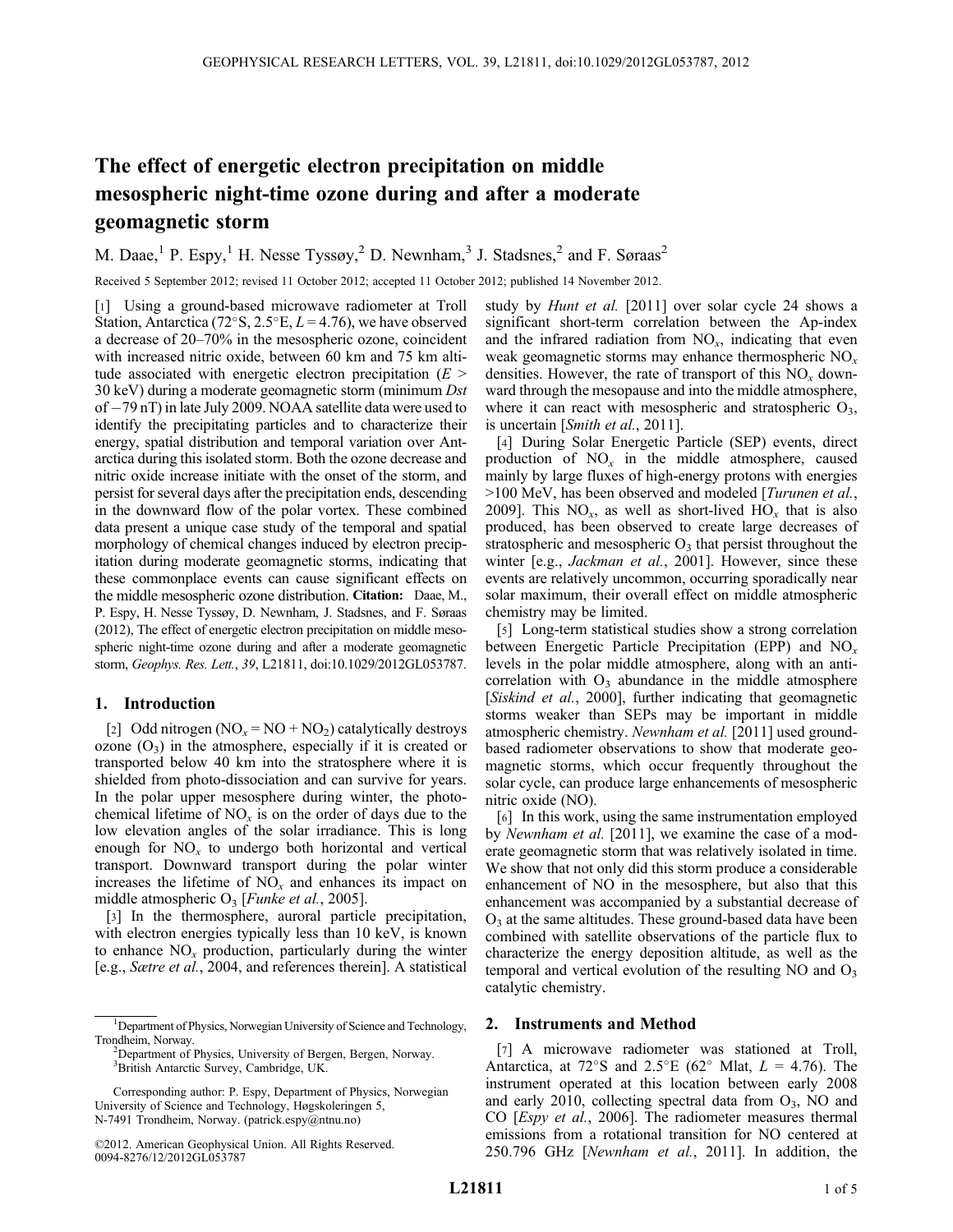

**Figure 1.** (a) The diurnal cycle of  $O_3$  at 70 km altitude between 15 July and 10 August 2009 (black) and the solar elevation angle (red), grey area shows the time of day we pick  $O_3$  profiles from. (b) The numbers of hourly  $O_3$  profiles averaged each night. (c) Nightly averaged  $O_3$  vmr between 15 July and 10 August 2009 in the mesosphere. (d) The averaged night-time measurement response for the  $O_3$  inversion.

radiometer measures the  $O_3$  line centred at 249.96 GHz using a 220 MHz bandwidth, 14.5 kHz resolution Chirp Transform Spectrometer, which, due to the brightness of this line and its spectral proximity to the NO line, can be observed simultaneously with NO. To increase the S/N we average over 200 spectra giving an hourly resolution for  $O_3$  profiles. The  $O_3$  spectra were inverted into volume mixing ratio (vmr) profiles using the Atmospheric Radiative Transfer Simulator (ARTS) as a forward model [Buehler et al., 2005], and the optimal estimation technique of Rodgers [1976].

[8] Midnight a priori  $O_3$  profiles at Troll were taken from a climatology generated with the Whole Atmosphere Community Climate Model (WACCM v3.5.48) [Garcia et al., 2007], averaged over the years 2004–2007. In an effort to see if the daily a priori  $O_3$  profiles used in the spectral inversion were affecting the inverted  $O_3$  profiles, the spectra were also inverted using a constant a priori value above 50 km. The resulting  $O_3$  values were not significantly different from those presented in this paper, and thus the results represent a real feature in the data and are not a product of the inversion method nor the a priori used.

[9] Figure 1d shows that the measurement response exceeds 80% from 57 km to 75 km, indicating that retrievals over this range are driven by observational data rather than a priori information. This altitude range includes the Middle Mesospheric Maximum (MMM) of  $O<sub>3</sub>$  which occurs at a nominal altitude of  $\sim$ 72 km [*Marsh et al.*, 2001]. The MMM is known to have a strong diurnal cycle, where the  $O_3$  vmr is greatly reduced in sunlight. The diurnal variation at 70 km, shown in Figure 1a, shows that an average covering the period when the sun is more than  $20^{\circ}$  below the horizon represents a mean nighttime  $O_3$  value. The nightly average is taken from, for example, the evening of 21 July through the morning of 22 July (for solar elevation  $\langle -20^{\circ} \rangle$  and is referred to in the text and figures as the 22 July. The resulting nightly-averaged  $O_3$  is shown in Figure 1c. The NO were processed using similar techniques [Newnham et al., 2011] as for  $O_3$  to give daily profiles between 60 km and 85 km.

The inversion is insensitive to NO above 85 km, and below 65 km NO converts to  $NO<sub>2</sub>$  in darkness.

[10] NOAA data [Evans and Greer, 2000] were used for characterizing the particle precipitation occurring over Troll during this event. Particle data were picked from an area covering  $-72.0^{\circ} \pm 1.0^{\circ}$  latitude ( $-60.5^{\circ} \pm 0.5^{\circ}$  Ilat) and  $24^{\circ}$ W to  $67^{\circ}$ E longitude. The proton spectra are corrected for degradation according to Asikainen and Mursula [2011] before they are converted into energy deposition profiles. In the first phase of the storm there was a significant flux of protons in the energy range 210–2700 keV which could contaminate the MEPED electron detector. Reliable spectra of Energetic Electron Precipitation (EEP) in the main phase therefore required a wider search. The METOP 02 data at 03:32 UT taken at  $-61.5$  Ilat and  $-62.5$  longitude were not contaminated by protons. We believe this profile represents the lower limit of electron energy deposition in the first phase of the storm as it was retrieved from the flanks of the main particle deposition region. Proton fluxes were low enough during the last part of the storm that the electron spectra could be corrected for contamination. The electron energy spectra are based on the three MEPED electron channels (>30 keV, >100 keV, >300 keV). We use the electron spectra to calculate the energy deposition as a function of altitude. In these calculations we use the cosine dependent IDH (Isotropic over the Downward Hemisphere) model of Rees [1989]. The proton energy spectra are based on five MEPED proton channels (30–80 keV, 80–250 keV, 250– 800 keV, 800–2500 keV, 2500–6900 keV). The energy deposition height profile for protons is calculated based on range-energy of protons in air given by Cook et al. [1953] for  $E < 300$  keV and by *Bethe and Ashkin* [1953] for  $E > 300$  keV. We have assumed that the proton fluxes are isotropic over the downward hemisphere.

#### 3. Results

[11] Figure 1c shows the  $O_3$  mixing ratio as a function of altitude and time during the 26-day period between 15 July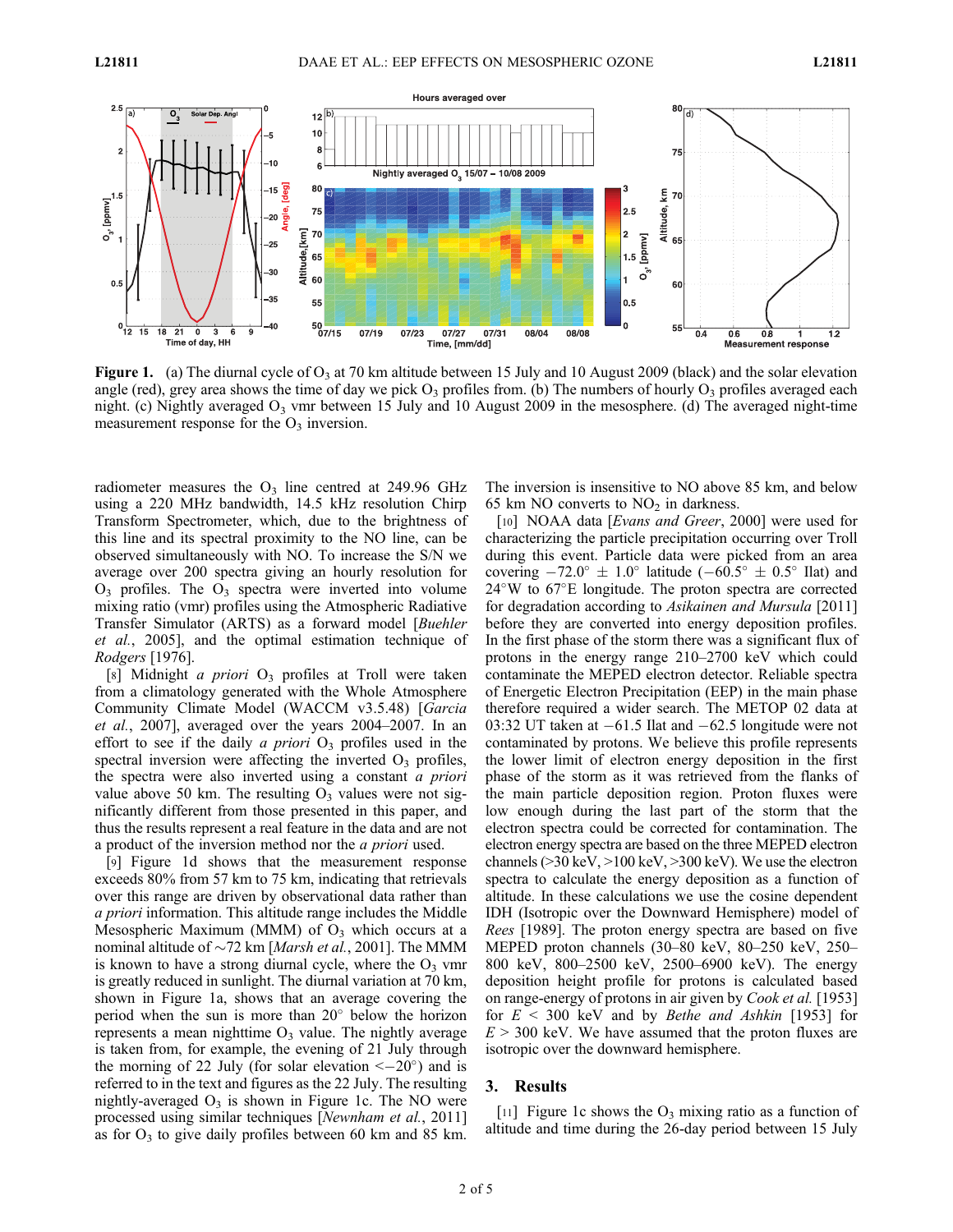

Figure 2. (a) Dst-index (black) with blue (red) dots indicating the times of the electron (proton) energy deposition altitude profiles. (b) Energy deposition altitude profiles from electrons in the magnetic local time morning side. (c) The  $AE$ - and ap- index. (d) Energy deposition altitude profiles of protons in the magnetic local time evening side.

and 10 August 2009. The maximum mesospheric  $O_3$  vmr occurs between 65 km and 70 km. Since the measurement response is low above 75 km, the stronger secondary maximum near the mesopause ( $\sim$ 95 km) is not observed. Nightly variations on the order of  $\pm 0.5$  ppmv due to wave-induced temperature fluctuations are seen to occur in the mesosphere [*Azeem et al.*, 2001]. However, a deeper and more persistent  $O_3$  minimum appears on 22 July, corresponding to the onset of a moderate geomagnetic storm and lasts for about 1–2 weeks.

[12] The *Dst*-index (Figure 2a) shows that the storm reached  $-79$  nT within the first 6 hours of 22 July, with the magnetosphere mostly recovering by the end of the day (seen in Figure 3a). The AE-index, although based on magnetometer data from the northern hemisphere, indicates (Figure 2b) that two bursts of precipitation occurred: one around 03:00 UT and a smaller burst around 09:00 UT. The energetic precipitation during both bursts in the  $AE$ -index occurs over a broad latitudinal range, extending 5 degrees equatorward and poleward of Troll (not shown).

[13] The electron- and proton- energy deposition profiles are displayed in Figures 2c and 2d respectively (explained in section 2), taken at the times marked by red/blue dots in Figures 2a and 2b. During the first burst of precipitation, electrons are seen to deposit their energy down to 70 km altitude coincident with the immediate reduction of  $O_3$ observed in Figure 1c. While the electrons come into the mesosphere, the protons are all stopped above 100 km, depositing their energy into the thermosphere. During the second burst of precipitation, electrons still deposit energy in the same region of the mesosphere where the reduction of  $O_3$ is observed. At this time, the detectors do not register any significant proton fluxes. The high energy proton detectors P6omni-P7omni, covering energies > 16 MeV, from 0.8 MeV to 6.9 MeV, do not respond during this geomagnetic storm, indicating that there are no high-energy protons (or highly relativistic  $E > 800$  keV electrons) present. Thus, it is unlikely that protons played a role in the  $O_3$  decreases observed below 80 km.

[14] To further examine the  $O_3$  reduction that coincided with the geomagnetic storm we have calculated  $O_3$  anomalies; these are shown in Figure 3b. The anomalies were calculated by subtracting the  $O_3$  profile averaged over the 7 days prior to the storm onset from each profile shown in Figure 1c, and are given in percentage relative to that 7-day average. The temporal behavior and spatial morphology of the  $O_3$  loss are clearly seen. The  $O_3$  shows a 17% reduction immediately following the storm onset at altitudes above 75 km, i.e., in the electron energy deposition region. The depletion above 70 km intensifies to 67% the following day, and gradually recovers over the next  $\sim$ 2 days above this altitude. Figure 3b also shows that the reduced  $O_3$  region extends and shifts to lower altitudes, with the centroid of the loss region reaching  $\sim 60$  km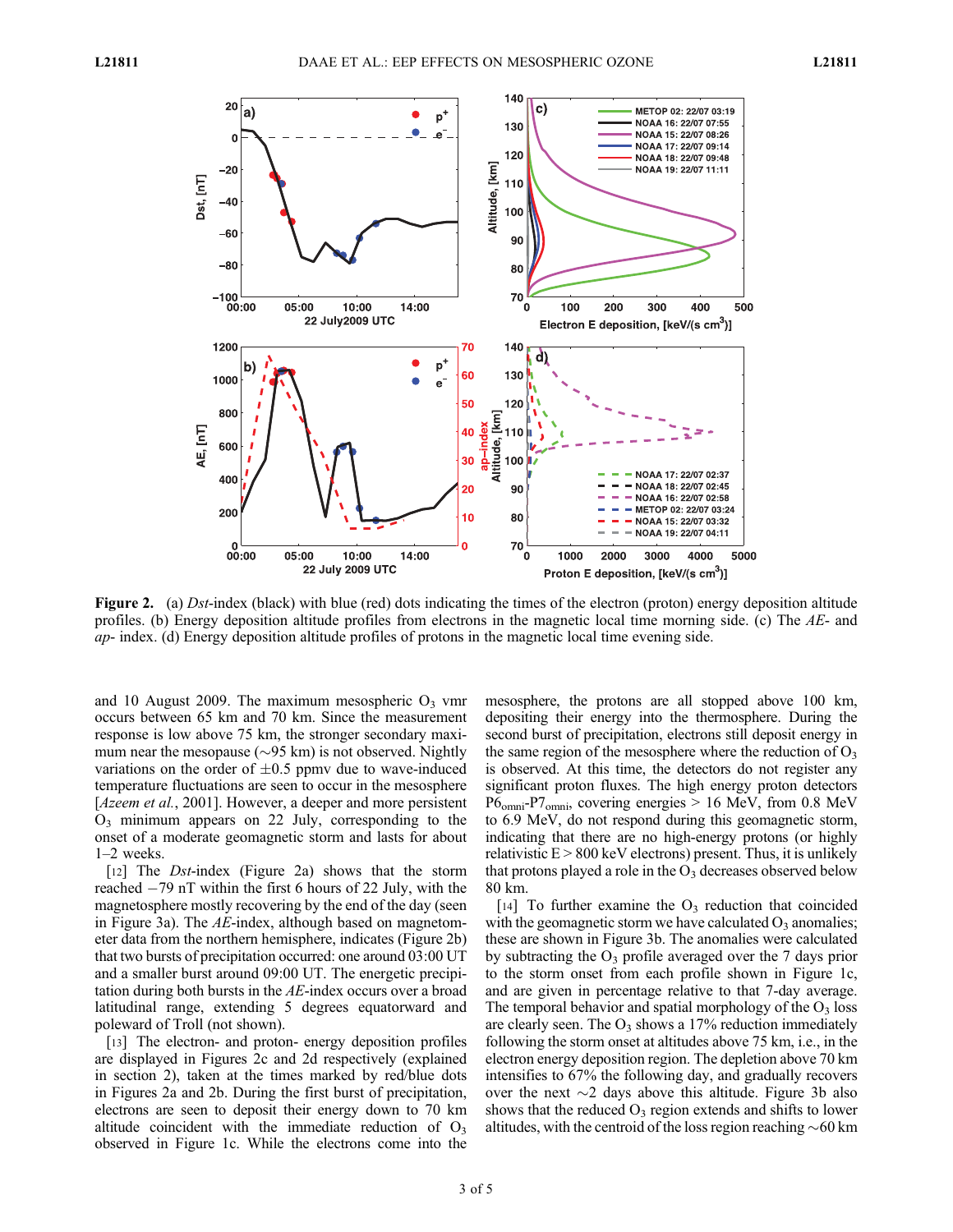

**Figure 3.** (a) Black (Red) line is the Dst-index (AE-index) from 15 July to 10 August 2009, blue vertical bar shows storm onset. (b) Mesospheric  $O_3$  anomalies relative to a 7-day average prior to storm onset. Values are given in percentage of the 7-day average. Numbers on the plot highlight  $O_3$  depletion at different altitudes and times. (c) Daily NO vmr profiles.

in  $\sim$  5 days and continuing down to 55 km  $\sim$ 12 days after the storm onset, after which the feature is lost.

[15] The observed daily NO profiles during the time investigated are shown in Figure 3c. The NO abundance increased to 0.5 ppmv the day following the storm. This increase occurred the same day as  $O_3$  depletion becomes evident in the MMM  $O_3$ . The NO increase follows the same pattern as the  $O_3$ depletion, persisting between 65 km and 80 km for the first four days after the storm onset before propagating downward, reaching 60 km  $\sim$  5 days after storm onset.

# 4. Conclusions and Discussion

[16] During 22 July 2009 a moderate geomagnetic storm occurred reaching its maximum at 10:00 UT as characterized by the *Dst*-index  $(-79 \text{ nT})$ . Two precipitation bursts occurred during the storm, with considerable precipitation by electrons in the 30 keV to 300 keV range that deposited their energy directly in the upper mesosphere above 70 km. As the main precipitation came into the mesosphere close to sunrise, only a minor decrease is seen in the  $O_3$  during the night of the storm. However, on the following night, 22/23 July, the nightly-averaged  $O_3$  was depleted by almost  $70\%$ above 70 km, accompanied by a strong enhancement of NO at the same altitudes. This region of decreased  $O<sub>3</sub>$  persisted at altitudes higher than 70 km for about 4 days. The centroid of the  $O_3$  depletion is observed to move downwards to 55 km within 12 days after storm onset. Thus, the depletion moved downward at a speed of  $\sim$  1–3 cm/s in agreement with previous modeling results of the vertical wind at these altitudes [e.g., Garcia and Solomon, 1985; Sheese et al., 2011]. NO was observed to move downwards to  $\sim 60$  km, tracking the behavior of the  $O_3$  depletion at the same altitudes. Below 60 km, the NO vmr falls below the instrument sensitivity due to the shift of the  $NO<sub>x</sub>$  balance from NO to  $NO<sub>2</sub>$ . Thus, while NO is not retrieved below 60 km, it is likely that  $NO<sub>x</sub>$ was still actively keeping the  $O_3$  levels depressed.

[17] Given the appearance of the NO enhancement and  $O_3$ reduction concurrent with the precipitation, coupled with the downward propagation times above 80 km, it appears that NO produced in the mesosphere, rather than downward transported thermospheric NO, was the dominant cause of  $O_3$  loss during this storm. There may also have been a contribution to  $O_3$  loss from HO<sub>x</sub> produced during the precipitation [*Verronen*] *et al.*, 2011]. However,  $HO_x$  is short lived and rapidly photodissociated. In addition, the middle mesospheric maximum, where  $O_3$  loss is observed, owes its existence to photo-chemical conditions that result in any photo-dissociated  $HO_x$  rapidly returning to stable chemical reservoirs [*Marsh et al.*, 2001]. Thus, the timing of the precipitation just before and during daylight, as well as the observed persistence of the  $O_3$  loss (beyond the particle precipitation) and its coincidence with enhanced NO, indicates that during this event the  $O_3$  loss was predominantly due to NO produced in the upper mesosphere by energetic electron precipitation.

## 5. Summary

[18] Our study shows for the first time how a 12-hour long moderate geomagnetic storm can cause chemical changes